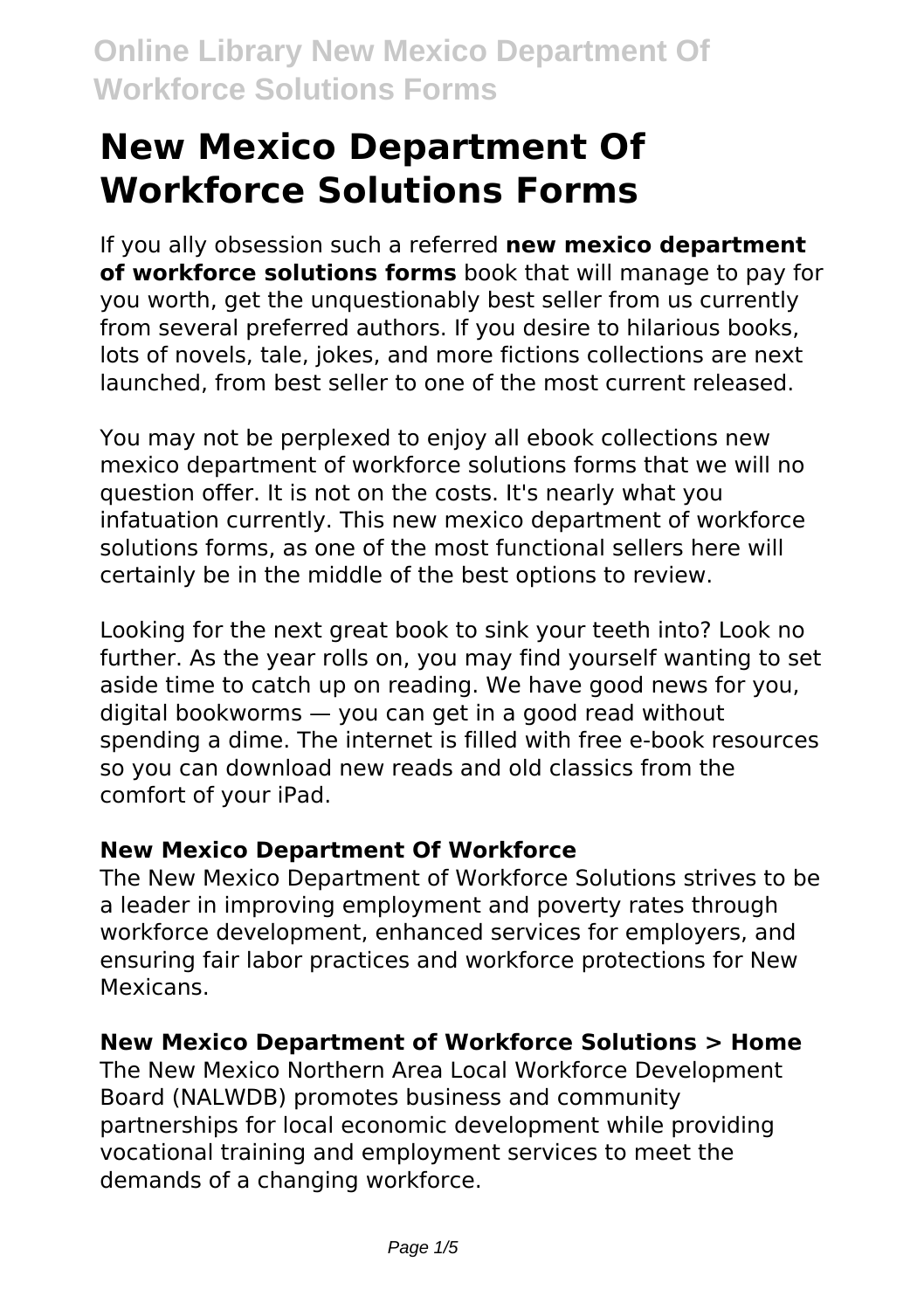#### **New Mexico Department of Workforce Solutions > Workforce ...**

New Mexico Workforce Connection - New Mexico's official online portal to virtual job matching services, employment resources, the Unemployment Insurance system, and much more.

#### **New Mexico Workforce Connection**

The New Mexico Department of Workforce Solutions is a World-Class, market-driven workforce delivery system that prepares New Mexico job seekers to meet current and emerging needs of New Mexico businesses; and insures that every New Mexico citizen who needs a job will have one; and every business who needs an employee will find one with the necessary skills and work readiness to allow New ...

#### **New Mexico Department of Workforce Solutions > Business ...**

Regional Workforce Connections Office. Most will completely close. If our large offices with lots of traffic (Farmington, SF, Mt Road, and Cruces) need to have computers available for people who have no other option, they should be available on a limited. appointment only basis with strict rules for how our staff interact with them.

### **Department of Workforce Solutions - New Mexico**

ALBUQUERQUE, N.M. (KRQE) – All New Mexico Department of Workforce Solutions' offices, including the Unemployment Insurance Operations Center, will be closed on Labor Day, Monday, September 7.

#### **New Mexico Dept. of Workforce Solutions' offices closed on ...**

New Mexico Department of Workforce Solutions Office of the Secretary Economic Research & Analysis Bureau PO Box 1928, Albuquerque, NM 87103 August 21, 2020 New Mexico's seasonally adjusted unemployment rate was 12.7 percent in July 2020, up from 8.4 percent in June and up from 4.8 percent in the previous year.

## **New Mexico Workforce Connection - Economic Update**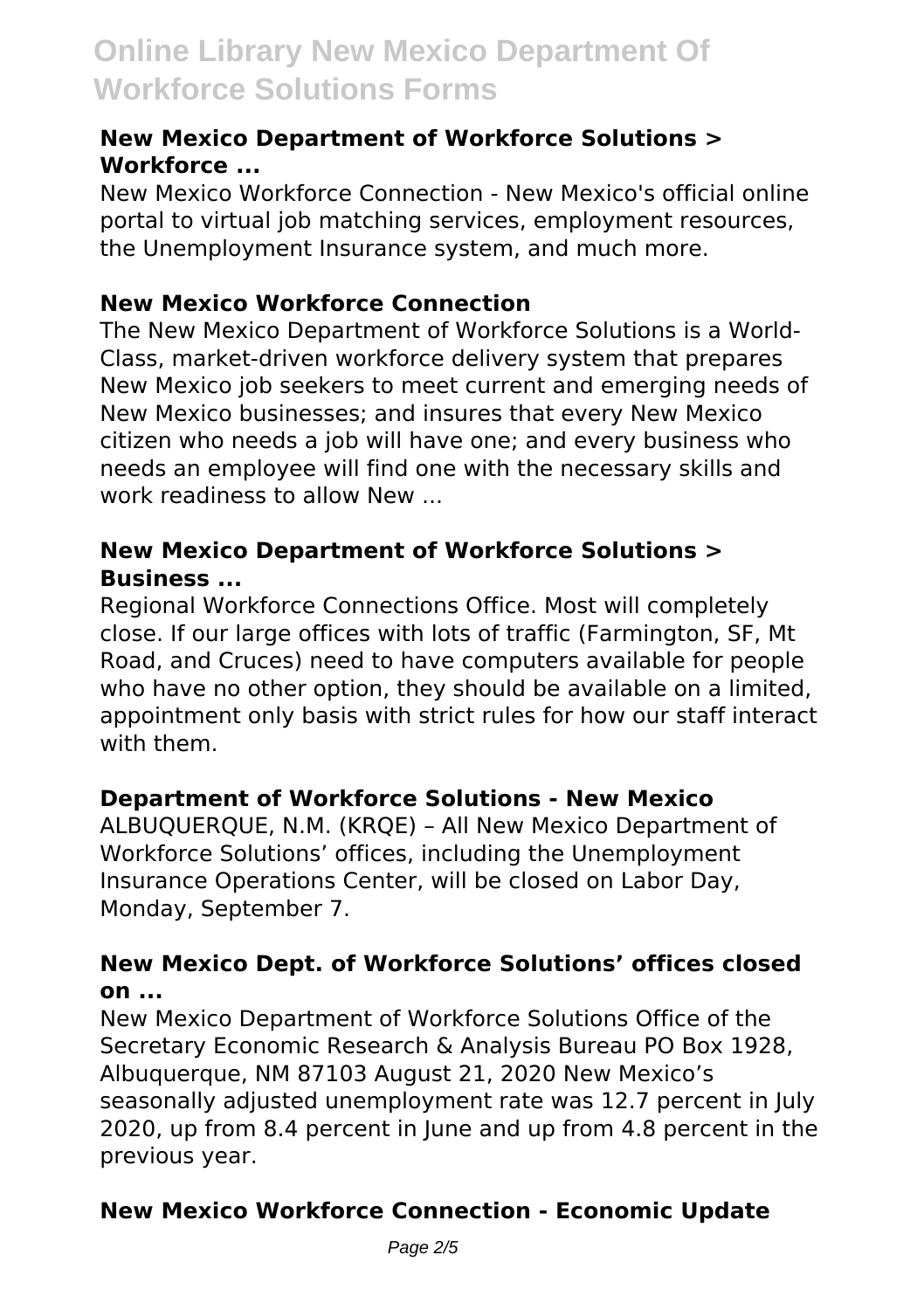### **August ...**

NMDWS News: ALBUQUERQUE — A recent report by the University of New Mexico Center for Social Policy, commissioned by the New Mexico Department of Workforce Solutions, identified best practices and recommendations to help New Mexico transition to a clean energy economy in a just and equitable way.. This report is part of a series of ongoing studies providing data and insight into New Mexico ...

#### **NMDWS: New Mexico Clean Energy Economy Begins With ...**

To view New Mexico Workforce Connection with limited access, click the Guest Access link. In the Already Registered section, the username and password are required for login. New Mexico Workforce Connection - Login

### **New Mexico Workforce Connection - Login**

The New Mexico Department of Workforce Solutions (NMDWS) administers Unemployment Insurance (UI) benefits in New Mexico. Benefits provide temporary income support to people who have lost their job through no fault of their own. The program is funded through contributions by employers. Employees pay no taxes at all for this benefit.

#### **New Mexico Unemployment Benefits and Eligibility for 2020**

You may contact a One Stop Center using the information below. Please use the details link to review key information about a specific location including services provided and the hours of operation.

#### **New Mexico Workforce Connection - Contact Us - Help Desk**

(Albuquerque, NM) – New Mexico was the first state in the country to submit a grant application to the Federal Emergency Management Agency (FEMA) for Lost Wages Assistance (LWA). The New Mexico Department of Workforce Solutions (NMDWS) has received...

## **Welcome to NewMexico.gov | The State of New Mexico E**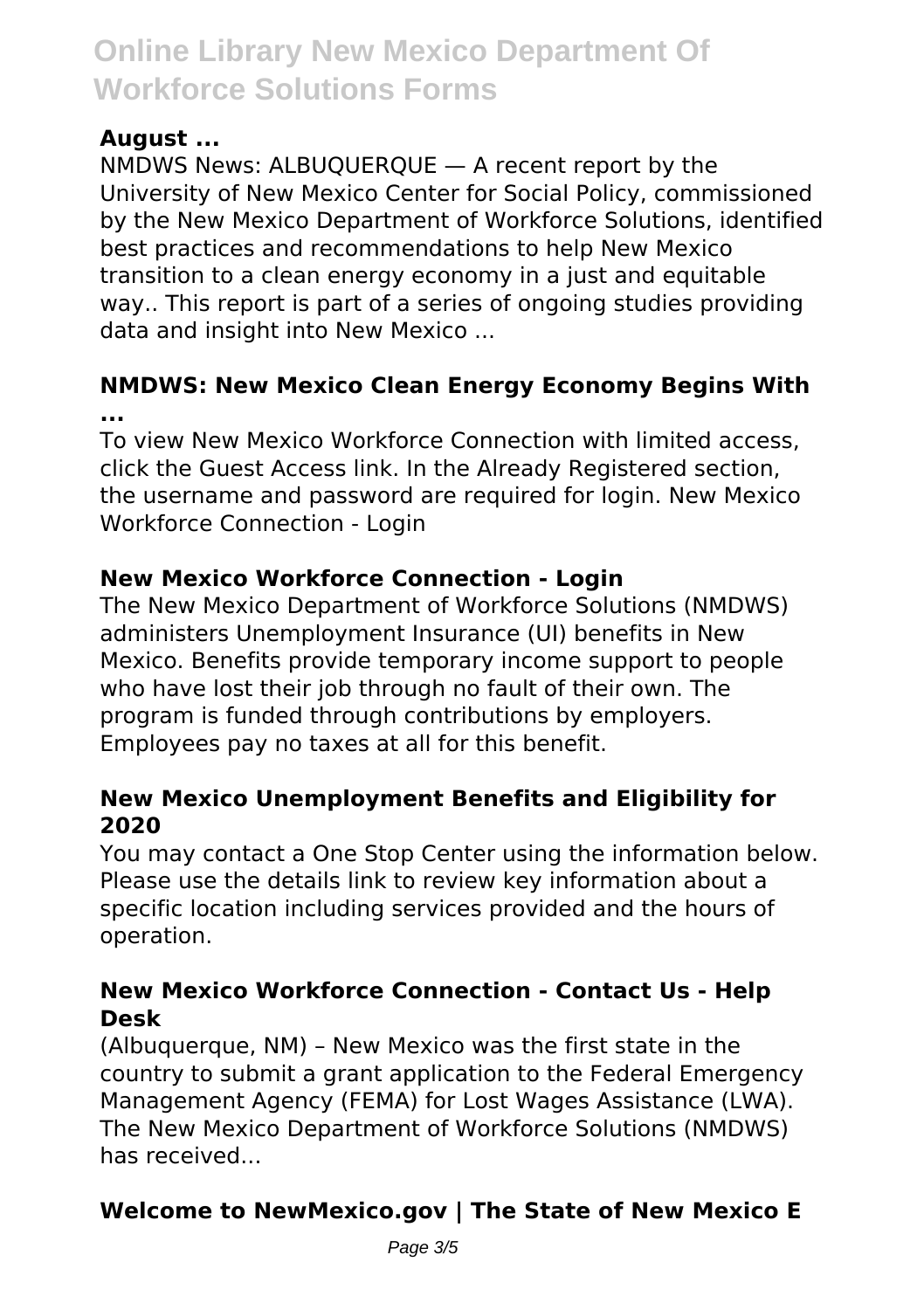**...**

The New Mexico Department of Health (NMDOH) has a strong and enduring commitment to creating conditions which enable the people of New Mexico to thrive. We are committed to improving health status, and to ensuring the availability of and equitable access to high quality health services that meet the needs of our communities.

## **New Mexico Department of Health**

TRD offices are open by appointment only. Appointments for all offices can be made by calling 866-285-2996. The status of a refund is available electronically.A social security number and the amount of the refund due are required to check on the status.

#### **Welcome to New Mexico Taxation & Revenue Department - NM ...**

Cabinet Secretary for Department of Workforce Solutions Bill McCamley was a Las Cruces-area state representative from 2012 through 2018. He was chairman of the House Labor and Economic Development Committee, where he oversaw progress on critical issues like wage theft and increasing the minimum wage.

### **Department of Workforce Solutions | Office of the Governor ...**

Explore all the online services offered by the New Mexico Department of Motor Vehicles. Learn More. Vehicles. Obtain your vehicle registration, title, and license plates or information on vehicle insurance requirements and emissions testing. Vehicle Information Online Registration Renewal.

## **New Mexico Motor Vehicle Division - Official Website**

An employer who files Form ES-903A, Quarterly Wage and Contribution Report, to the New Mexico Department of Workforce Solutions, or Form TRD-31109, Quarterly Wage, Income, Withholding and Workers' Compensation Fee Report to TRD, is not required to submit Forms W-2 to TRD. Links.

## **Wage Withholding Tax - NM Taxation and Revenue**